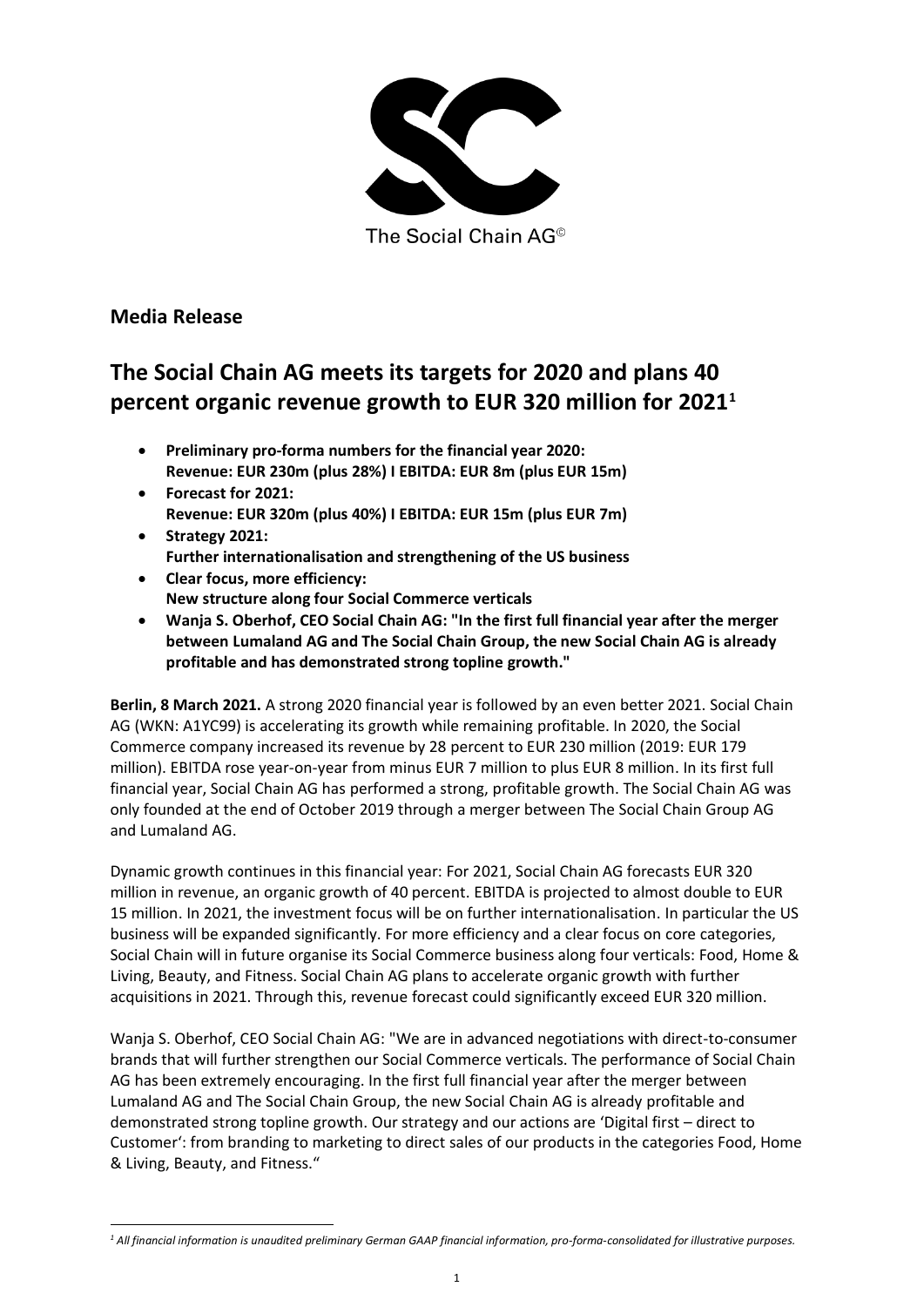

### **Investment focus on internationalisation: Strategic acquisitions in the US, more exposure in Europe**

In 2021, Social Chain AG will focus on growing further internationally. The US is playing a key role in the company's expansion plans. Only recently, the company took over the beauty brand Coral including a large logistics centre of 27,000 square metres. The new location will also help to ensure that products from other Social Chain AG brands can be delivered throughout the US within a maximum of 48 hours. Overall, Social Chain AG expects total US revenue of USD 100 million in 2021, up from USD 53 million in 2020. Coral is the first acquisition of a direct-to-consumer brand in the US. So far, Social Chain AG has been primarily involved with its own Social Media Communities as well as creative and tech service providers for social media marketing there. Social Chain AG's social media communities currently reach around 41 million followers in the US, almost half of the company's total of 86 million followers. The American subsidiary of Social Chain Agency serves top clients such as TikTok, Zalando US and Amazon in New York and Los Angeles. A4D, based in San Diego, California, is a US-wide specialist in digital performance marketing that has been part of Social Chain AG since 2020. Oberhof: "We are in promising negotiations to acquire further consumer brands into our US business. Existing Social Chain brands such as Lumaland, Urbanara and KoRo will also expand marketing and sales in the US this year."

One example for successful international growth in Europe is the Social Chain owned brand KoRo [\(korodrogerie.de\)](http://www.korodrogerie.de/). The fast growing food tech company is now operating in ten European countries. The Home & Living brand Urbanara [\(urbanara.com\)](http://www.urbanara.com/) has also expanded its German core market, now running several web shops and delivering to 20 European countries.

### **Clear focus, more efficiency: New structure along Social Commerce verticals Food, Home & Living, Beauty, and Fitness**

While Social Chain AG is expanding its international reach, it is focusing on the categories Food, Home & Living, Beauty, and Fitness in terms of products. Four corresponding Social Commerce verticals will form the organisational core in the future. Social Chain AG will consolidate brands, communities and specific expertise in each of the verticals. Oberhof: "Fully integrated Social Commerce verticals are defining our future structure. We bring consumers and their interests, manufacturers and their brands together, step by step. Our goal: We accompany a customer from the first like to the purchase along the entire customer journey, always highly interactive." Social Chain AG controls the Social Commerce system of communities, brands and digital points of sale via its proprietary technology platform: LINKS analyses interests, purchase intentions and product satisfaction along the entire digital customer journey. *(An overview of Social Chain AG's four Social Commerce verticals can be found below or under [socialchain.com\)](http://socialchain.com/).*

### **Creative and tech basis for successful Social Commerce: The Digital Marketing Services of Social Chain AG**

The success of Social Commerce verticals is based on an experienced digital marketing team of more than 250 experts. The Social Chain Agency with offices in Manchester, New York and Berlin serves top clients such as TikTok, Zalando US and Amazon. A4D, based in San Diego, is a specialist for digital performance marketing. From its Berlin office, the newly founded Social Commerce Alliance also provides external corporate clients with the extensive Social Commerce knowledge of Social Chain AG. In total, Social Chain AG expects revenue of between EUR 90 to 100 million in 2021 from Digital Marketing Services.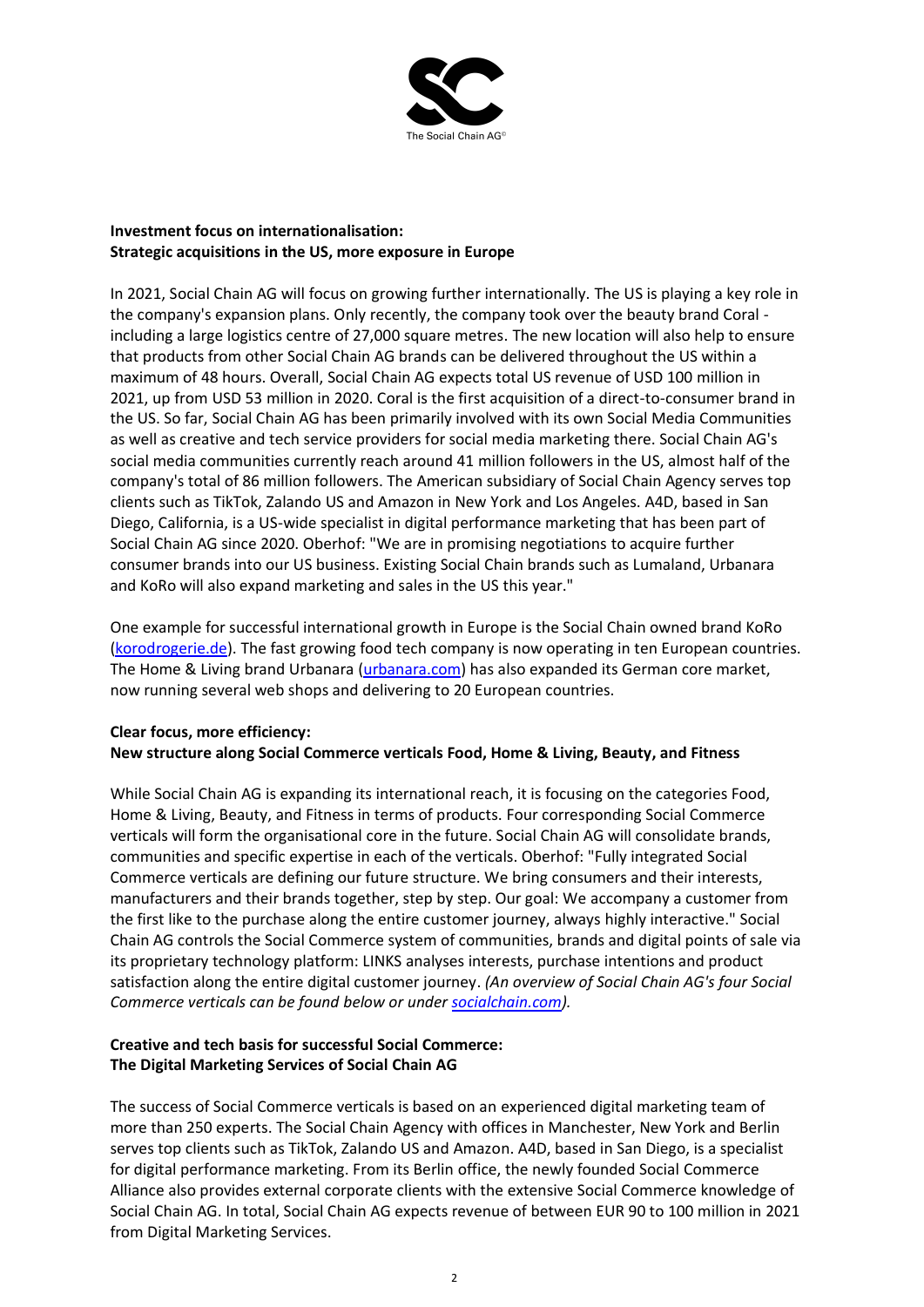

#### **AT A GLANCE: THE FOUR SOCIAL COMMERCE VERTICALS OF SOCIAL CHAIN AG**

#### **Social Commerce vertical Food: Sustainable, healthy food and food services**

#### *Main brands:*

Clasen Bio (100%), KoRo (57%), 3Bears (15%), VYTAL (12,4%), Planty-of-Meat (10%) *Projected revenue 2021: ca. EUR 100-110 million*

**Clasen Bio** [\(clasen-bio.de\)](https://clasen-bio.de/) sells nuts, dried fruit, snacks, seeds, cereals, pulses, powders and special flours. Clasen Bio's brand focuses on direct sales to end customers with currently around 85 articles in eight product groups. Clasen Bio has also been Demeter-certified since December 2019. **KoRo** operates its own online shops for food in ten European countries [\(korodrogerie.de\)](https://www.korodrogerie.de/). The company focuses on high-quality products in bulk packaging with resulting cost savings for end customers. KoRo uses social media almost exclusively for marketing and is one of the pioneers of social commerce in the food sector.

**3Bears** produces and distributes innovative oat-based porridge products made from all-natural ingredients and superfood [\(3bears.de\)](https://3bears.de/). Over the past two years, 3Bears has established itself as a well-known and popular brand that can be found both online and on many supermarket shelves. **VYTAL** is a digital multiple-use system for takeaway and delivery meals as well as convenience food [\(vytal.org\)](http://vytal.org/). As a platform provider, the start-up VYTAL already has over 800 restaurant, canteen and supermarket partners throughout Germany.

**Planty-of-Meat** offers tasty, purely plant-based meat alternatives with sunflower seeds as a source of protein [\(planty-of-meat.de\)](https://planty-of-meat.de/).

#### **Social Commerce vertical Home & Living: Affordable premium products with low return rates**

*Main brands:* 

URBANARA (100%), RAVENSBERGER Matratzen (100%), Lumaland (100%), Möbelfreude (100%) *Projected revenue 2021: ca. EUR 65-75 million*

#### **URBANARA** is an innovative Direct-to-Consumer brand for natural materials and home accessories [\(urbanara.com\)](http://www.urbanara.com/)

**RAVENSBERGER Matratzen** offers individual mattresses and bed room accessories [\(ravensberger](https://www.ravensberger-matratzen.de/)[matratzen.de\)](https://www.ravensberger-matratzen.de/).

**Lumaland** is an international e-commerce network for Home & Living accessories and German industry leader for beanbags [\(lumaland-sitzsack.de\)](http://www.lumaland-sitzsack.de/).

**Möbelfreude** [\(moebelfreude.de\)](http://www.moebelfreude.de/) focuses on contemporary furniture and box spring beds for modern living.

### **Social Commerce Vertical Beauty: Beauty-Products with high social media awareness**

#### *Main brands:*

GLOW (100%), viralProtect (100%), Coral (51%), MABYEN (51%), Puffin Beauty (49%) *Projected revenue 2021: ca. EUR 25-30 million*

**GLOW** is Europe's largest Beauty Convention with a broad Social Media Community, 250 active beauty influencer and owned GLOW brands [\(glowcon.de\)](http://www.glowcon.de/).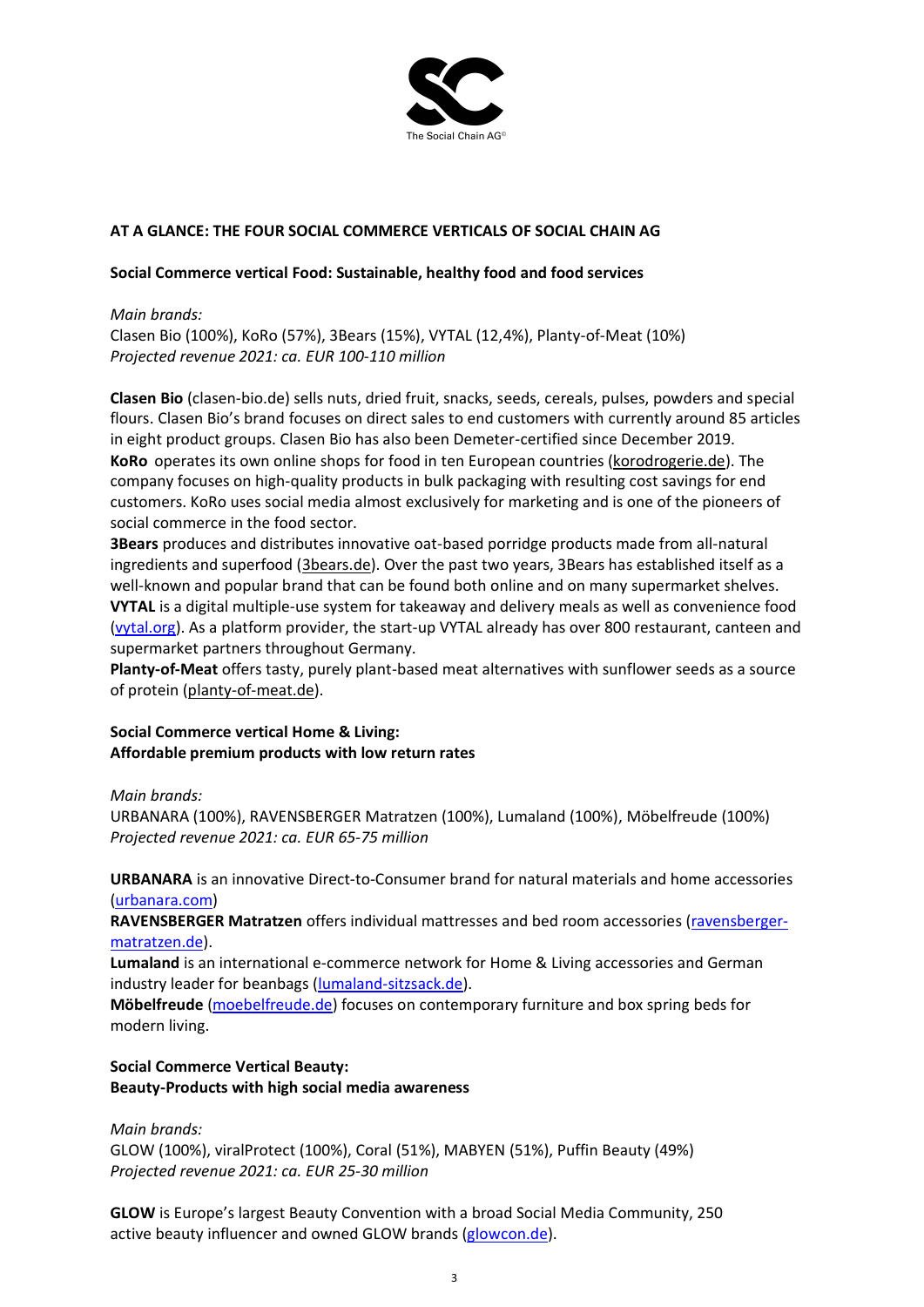

**viralProtect** offers health and hygiene products [\(viralprotect.de\)](http://www.viralprotect.de/). **Coral** offers oral hygiene products and nutritional supplements with natural ingredients based on EcoSafe certified coral concentrate [\(coraltoothpaste.com\)](http://coraltoothpaste.com/). **MABYEN** sells care products for babies and mothers [\(mabyen.com\)](http://www.mabyen.com/). **Puffin Beauty** offers innovative hair accessories for fast styling [\(puffinbeauty.com\)](http://www.puffinbeauty.com/).

**Social Commerce vertical Fitness: Lifestyle products to strengthen body and soul**

*Main brands:* #DoYourSports (100%), World Fitness Experience (100%), SYNBIOTIC (20%) *Projected revenue 2021: ca. EUR 10-15 million*

**#DoYourSports** offers Home Fitness & Yoga accessories [\(doyoursports.de\)](http://www.doyoursports.de/).

**World Fitness Experience** (100%) is a leading Fitness Convention with additional owned brands [\(worldfitness.de\)](http://www.worldfitness.de/).

**SYNBIOTIC** (20%) is a fast growing company in the cannabinoid sector [\(synbiotic.com\)](http://www.synbiotic.com/).

#### **Contact:**

Jana Walker | Senior Corporate & Brand PR Manager | E: press@socialchain.com | T: +49 30 208 48 40 10

#### **The Social Chain AG: Social Commerce on a global scale**

Social Chain AG is reshaping the world of brands and commerce. Our strategy and our actions are "Digital first – direct to customer": from branding to marketing to direct sales of our products in the categories Food, Home & Living, Beauty, and Fitness. Our online shops are the most efficient points of sale for our Direct-to-Consumer brands. More than 70 percent of Direct-to-Consumer sales are performed by our owned and operated online shops. Our communities, with over 86 million followers worldwide, inspire our customers and amplify our brand messages. We manage the expansion of our Social Commerce system of communities, brands, digital points of sale and logistics via our integrated proprietary technology platform: LINKS which analyses interests, purchase intentions and product satisfaction along the entire digital customer journey. The Social Chain AG's headquarters are in Berlin, with additional locations in Munich, London, Manchester, New York, San Diego and Los Angeles. The company employs a total of around 720 people. The Social Chain AG shares are traded on XETRA and several German stock exchanges.

#### [www.socialchain.com](http://www.socialchain.com/)